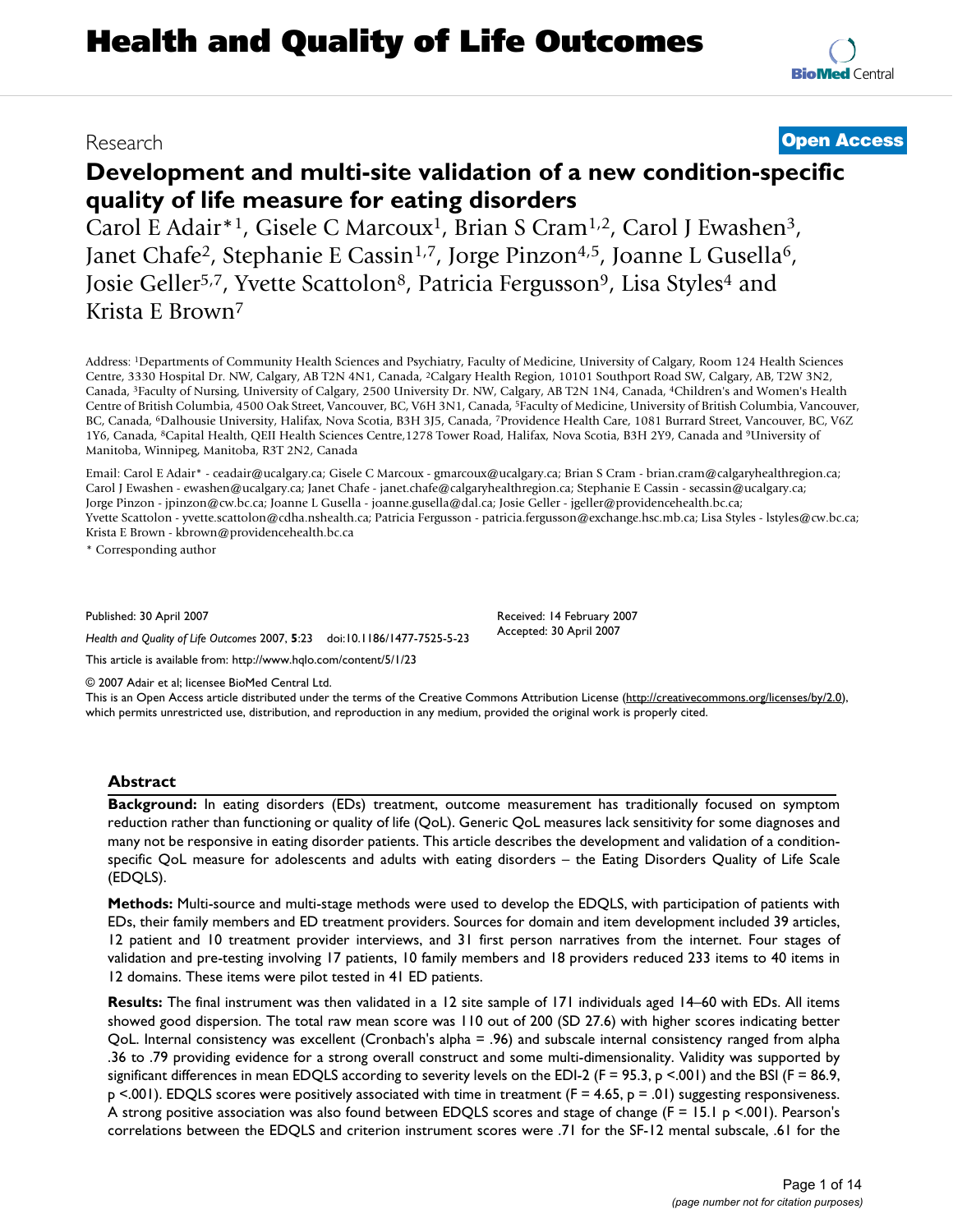QoLI and .78 for the 16D, supporting construct validity. Exploratory principal components and item response theory analyses identified only a few poor fitting items.

**Conclusion:** The EDQLS has promising psychometric characteristics and may be useful for evaluating ED treatment effectiveness.

#### **Background**

In an increasingly appearance obsessed society, eating disorders (EDs) including anorexia nervosa (AN), bulimia nervosa (BN), and eating disorders not otherwise specified (EDNOS including binge eating disorders) represent a serious health threat to children, youth, and adults of both sexes [1]. Recent population-based data provide stronger evidence of increased prevalence of EDs in recent birth cohorts, and confirm that only a minority of cases have received treatment [1]. Increased prevalence of unhealthy dieting behaviors that elevate risk for the development of EDs is also disturbing. Recently published studies document disordered eating attitudes and behaviors in 27–29% of girls aged 10–18 years and increases in concern with weight over time among boys and girls aged 9–14 [2-4]. These trends imply that EDs will continue to be a significant health concern for the foreseeable future.

If not treated early and effectively, EDs can become chronic, and place enormous burden on the patient and his/her family [5]. Demand for treatment services is growing along with an urgency to ground new treatments in evidence [6,7]. Treatment outcome measurement in EDs has traditionally focused on changing behavior and symptoms (e.g. reducing purging or achieving healthy body weight) rather than on broader areas such as role functioning or quality of life (QoL). Despite calls for a broader approach to outcomes [8-10], a recent review article on treatment outcome assessment listed no measures other than those of symptoms and behaviors and did not use the term 'quality of life' [11].

The impact of EDs on broader life functioning is well documented [12], and measures of treatment success that reflect these broader areas are in keeping with the trend in contemporary health services toward measuring outcomes, such as QoL, that are important to patients [13]. In practice, the use of broader outcome measures in EDs has been limited by a lack of availability of specific QoL measures that are suitable for a broad age range (young adolescents through mid-life adults).

Generic measures such as the NHP, SF-36/12, and the WHOQoL-Bref have been used in ED samples in research studies and have been found to discriminate between normal and ED populations in measured functioning or QoL [12], but they have some drawbacks. Some domains and items may be insensitive for some ED diagnoses [14], they are not developmentally oriented in content or language, and responsiveness may be inadequate for evaluative purposes [15,16]. Adult QoL measures are usually not appropriate for use in children and adolescents [17]. Wording and interpretation problems with the SF-36 have been found for some patient groups including EDs [14,18,19].

Many authors have emphasized the importance of measuring QoL in a way that is meaningful to patients in health services including ED services [13,20-24]. Meaningful measurement requires more than trivial involvement of patients in instrument development. Such involvement is infrequent in measure development, especially in younger ages. In a recent systematic review, Cremeens et al. found that a *minority* of instruments specifically developed for children included them in development, typically relying instead on expert panels to generate items [25].

There has been increasing consensus in the ED field that a specific, relevant and responsive QoL measure is needed to evaluate patient outcomes, improve ED programs, and test new treatments [12,19,26-29]. Three new disease-specific instruments for EDs were reported in 2006 [27-29]. Two of these focus predominantly on symptoms and behaviors [28,29]; one was tested on inpatients only [29]; one addresses four broader domains but has no ED symptom and behavior items [27], and none reported considering suitability for adolescents in design. This research has rectified a total lack of knowledge about disease-specific QoL measurement for EDs in a short time, yet some challenges remain. de la Rie et al. recently studied patient preferences for QoL domains using a generic individualized QoL tool and these preferences are not in alignment with the domains of existing measures [23]. Neither does any of the existing measures allow for assessment of individual QoL, which is essential to client centered care [20,23].

An additional concern which has been raised but not yet addressed is the influence of ego-syntonicity on selfreports of QoL [12,14,26]. Ego-syntonicity occurs when the illness behaviors are initially consonant with the individual's desires and goals (e.g. he/she may feel in control and proud of achieving a desire weight loss and may have received compliments on that) [30]. He/she will deny or will be unable to comprehend the negative effects of the behavior. In the context of QoL measurement, this lack of insight could manifest as inflated QoL reporting (typically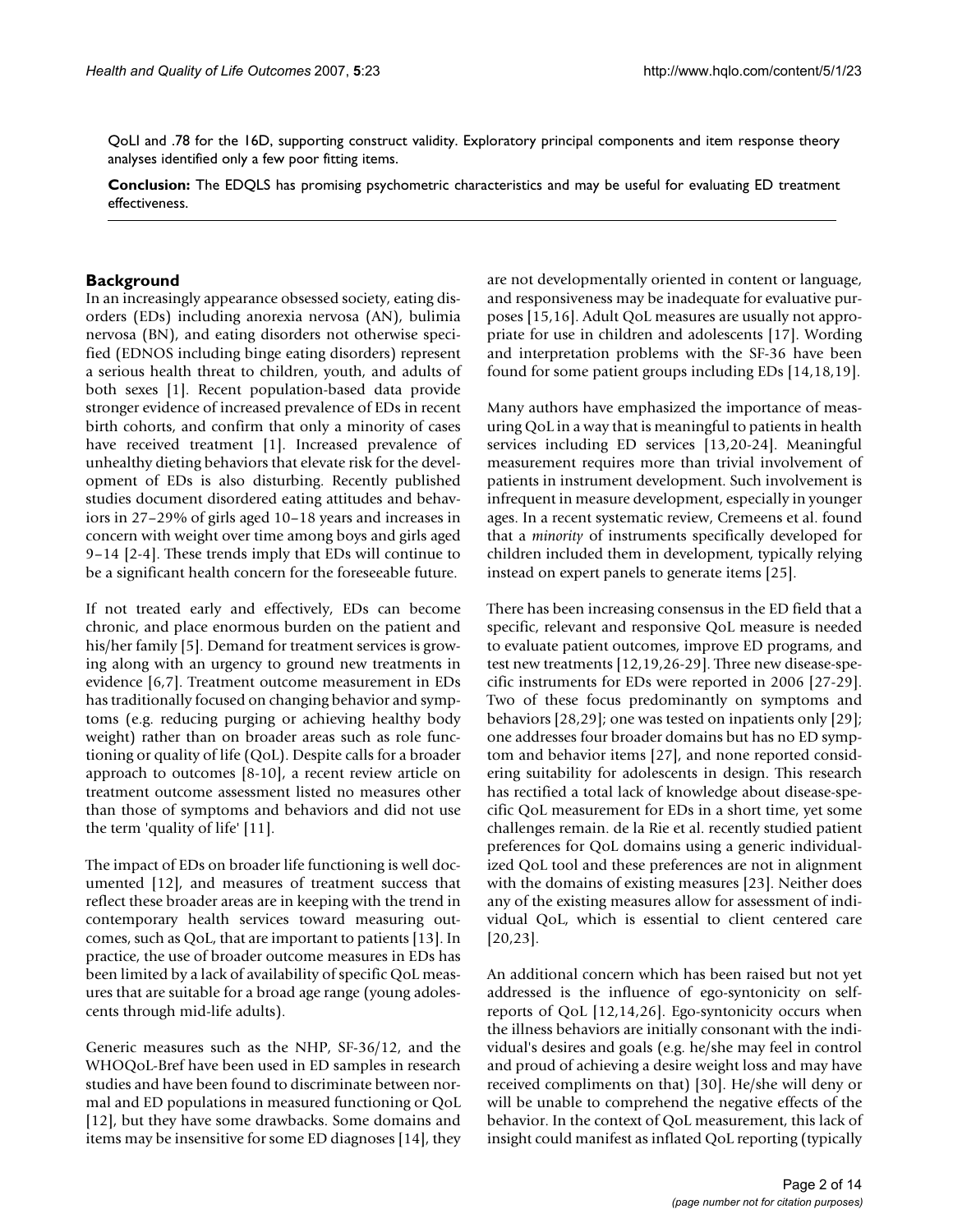early in treatment) despite clear objective evidence of adverse effects on health and functioning.

This article reports on the development and validation of a condition-specific QoL instrument (the Eating Disorders Quality of Life Scale (EDQLS)), designed to minimize response bias attributable to ego-syntonicity in EDs, to allow for both standard and individualized QoL assessment, to be sensitive to change with treatment, and to be developmentally appropriate for adolescents and young adults, while also being suitable for adults with EDs. In this article, we report on findings arising from the analysis of baseline data from a longitudinal multi-site development and validation study.

### **Methods**

### *The general approach*

The development of the EDQLS was grounded in the World Health Organization's definition of QoL, which conceptualizes QoL as subjective, multi-dimensional, having positive and negative aspects and covering at a minimum physical, psychological and social dimensions. It is *"individuals' perception of their position in life in the context of the culture and values system in which they live and in relation to their goals, expectations, standards and concerns"* [31]. This definition is congruent with draft industry guidelines for "health-related quality of life", which, in the context of medical treatment, is the patient's perception of the impact of the illness and its treatment on, at a minimum, these same domains. [32]

The EDQLS was developed with an *evaluative* purpose, that is to measure change over time *within* individuals, versus for example, a *discriminative* measure – which is primarily intended to show differences between patient groups or patients and healthy individuals [33,34]. Thus the emphasis in design was on responsiveness, for both assessment of patients' treatment progress and the outcomes of new treatments such as in clinical trials. EDQLS content was selected to measure the broader aspects of life that were confirmed to be important to patients *including* those which are specifically affected by EDs and their treatment (i.e. health-related QoL). However, too much overlap in content with existing instruments that measure ED symptoms and behaviors alone was avoided.

EDQLS development was guided by published standards [22,24,34,35], with emphasis on six recommendations: to define QoL at the outset, to specify the intended purpose, to use multiple sources for item generation (especially patients), to reduce items according to respondent importance ratings and meaningfulness/sensibility rather than relying solely on factor analytic processes, to use systematic approaches to pre-testing, and to incorporate longitudinal validation for evaluative instruments.

Three disorder-related design issues were addressed. First, the potential for underreporting of sensitive life issues related to QoL in EDs (e.g. substance abuse, sexual abuse) in in-person interviews at the domain/item development stage was considered. To address this issue a set of internet-based narratives written and posted anonymously by individuals with current or past EDs was included. Second, concerns about potential reporting bias due to the egosyntonic nature of EDs (in particular AN) were attended. Third, a tool suitable for the age range that encompasses most presenting patients was desired, to reduce the necessity for multiple instruments. Two measurement-related design issues were also addressed. First, standardization for comparability was valued but not completely at the expense of allowance for assessment of individual QoL preferences. Second, the need to systematically select items that were amenable to change (in keeping with the evaluative purpose) was emphasized in design.

#### *Development of the EDQLS – domain and item generation*

A multi-source and multi-stage process (Figure 1) with participation of adolescents and young adults with EDs, their families and treatment providers was used to develop and finalize the draft instrument. Participants in the development stage were patients with diagnosed eating disorders (AN, BN and EDNOS) from the Calgary Eating Disorders Program (CEDP), aged 14 and over, and their family members. It was recognized that special, indepth methods (e.g. cognitive interviewing) would be needed to confirm suitability of the EDQLS for those under age 14, and numbers of younger eligible participants were very small, so validation in this group was setaside for a separate study. The CEDP provides day and outpatient treatment and serves a regional population of nearly 1 million. Illness severity is quite high due to high service demand and limited availability. Health professionals with ED experience from five other service sites across Canada were also involved in development.

Four sources of material were tapped for domain and item generation (the peer-reviewed literature, treatment provider interviews, patient/client interviews and internetbased first person narratives).

First, a systematic literature search for abstracts on the topic of QoL in EDs was conducted, yielding 228 abstracts. Five investigative team members (both researchers and clinicians) then independently rated each abstract on a standard relevancy statement "*the experience or phenomenon of eating disorders and its impact broadly on the person's life from the patient's perspective is the central focus of the abstract"* using a four-point scale. Articles that were rated as relevant by at least three raters and had scores above an a priori cut-off were retained for content analysis ( $N = 39$ ).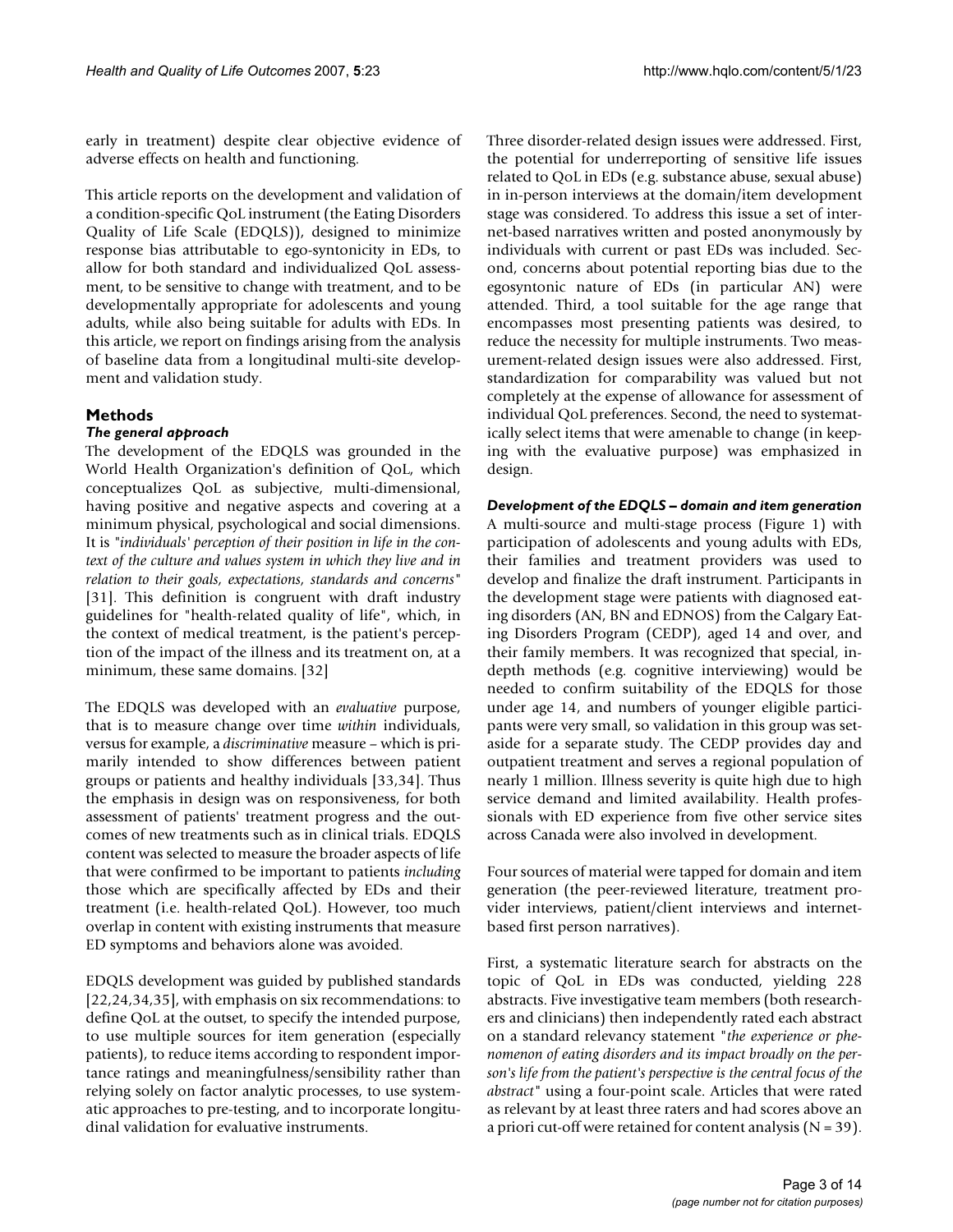

## **Figure 1**

**The EDQLS Development Process**. \* included nursing, dietetics, pediatrics, psychology, psychiatry, social work and family medicine; all with EDs clinical experience. \*\* Final domains: cognitive functioning, education/vocation, family and close relationships, relationships with others, future/outlook, appearance, leisure, psychological health, emotional health, values and beliefs, physical health and eating issues.

Second, 10 health professionals with clinical experience in EDs from five sites and multiple disciplines (nursing, dietetics, pediatrics, psychology, psychiatry, social work and family medicine) were interviewed.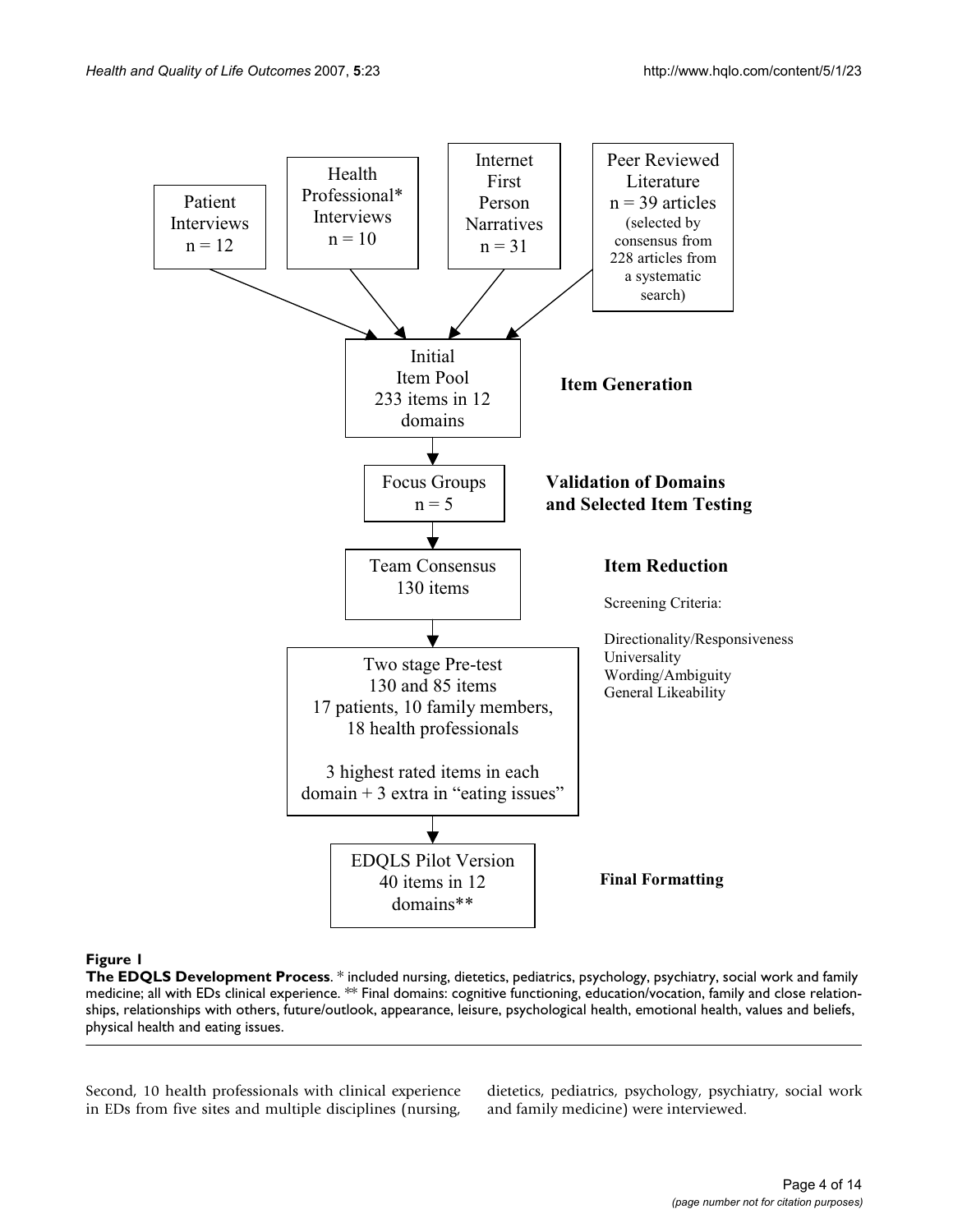Third, in-depth semi-structured interviews were held with 12 patients ranging in age from 16 to 29 (58% under 18). The number of participants involved in this phase was constrained by the number of eligible patients in the CEDP, the challenges of recruitment in this patient population and the recognition of the need for participants in subsequent phases of testing. The questions used to elicit thoughts on ED and QoL in patient and provider interviews were similar to the operational definitions for extracting concepts about ED and QoL from articles and narratives. These questions targeted phrases or ideas that addressed the "areas of life most affected by EDs" and those "most impacted by recovery". Approximately 2000 units of text were extracted from the four sources using content analysis [36]. After eliminating redundancies, five team members independently grouped the concepts using a card-sort approach, and consensus discussion resulted in 12 QoL domains. Next, 233 item stems were derived from the text units for each domain, retaining the patient's phrasing where possible.

Finally, 31 first person narratives posted by individuals with EDs on the internet and reporting on impact of these illnesses on QoL were systematically sampled and similarly analyzed. The first person narratives were used to confirm themes arising from patient interviews, to identify sensitive issues that might be under-reported in faceto-face interviews, and to improve generalizability of extracted themes beyond the local site (see Adair et al. 2006 for more detail on this component) [37]. The addition of this component increased the material representing the patient perspective to 43 individuals.

#### *Development of the EDQLS – item reduction*

Item generation was followed by four stages of pre-testing to reduce the item pool. In the first step, the 12 domains of QoL as well as a selection of 59 items with specific concerns were tested in two in-depth focus groups with five patients (aged 15–22). For example, participants were probed about whether the item captured their language and the language of their peers and whether they felt it was relevant to their QoL. The domains were endorsed as presented and suggestions for item additions and revisions were made. Next the item pool was reduced to 130 through a process of investigative team ratings on four principles, followed by team consensus decisions. The principles were:

• *Directionality/Responsiveness***:** the item is expected to be sensitive to change in a linear direction over time with treatment (at this stage a specific assessment of the risk of response bias for each item attributable to egosyntonicity was also made)

• *Universality:* the item captures behaviors/feelings of individuals across ED diagnostic groups and a broad age range with particular attention to inclusion of younger ages

• *Wording/Ambiguity:* the item is clearly worded and understood and is unlikely to evoke a variety of interpretations

• *General Likeability:* the item resonated with focus group participants and is felt to be appropriate for the target population

At this stage the items were also mapped against those in the Beck Depression Inventory (BDI-II) [38] and the Eating Disorders Inventory (EDI-2) [39] and the degree of conceptual overlap was rated by the investigative team to be reasonably minimal (12 and 20% similar items respectively). Next the 130 items were pre-tested with 17 patients (aged 14–40), 10 family members and 18 health professionals. At this stage each item was rated as "good" or "not good" according to its relevance for QoL and its ability to show change with treatment. Respondents were then asked to identify the "best three" items in each domain, and to provide general comments about wording (clarity, comprehension, ambiguity). Responses were collected on a self-completed pre-tested form with research assistant support as needed. A straightforward arithmetic algorithm was used to identify the highest ranked items and items were edited according to specific suggestions. Ratings were consistent across respondent groups, but where they diverged decisions to retain or eliminate items followed the preference of the patients. After consensus discussion, the investigative team retained the *three* highest rated items overall in each domain.

The final domains are listed at the bottom of Figure 1. The *six* highest rated items in the eating issues domain were retained to ensure specificity of the instrument to EDs, resulting in a final set of 39 items across 12 QoL domains. At the pilot stage we included one additional item with nearly identical wording and meaning to another as a specific test of internal consistency. Final formatting of the EDQLS included response scaling with a 5-point scale with anchors "strongly disagree", "disagree", "neither agree or disagree", "agree", and "strongly agree". Options for response scale anchor terms had also been tested with patients and there was a strong preference expressed for the endorsement type anchors (i.e. "strongly disagree" through "strongly agree") over frequency type response anchors (e.g. always, sometimes, never). Participants reported great difficulty with recall on proposed frequency anchors and commented that they were "just guessing". Items were also subjected to a readability check (Flesch-Kincaid grades 5–7) and were balanced for polarity (neg-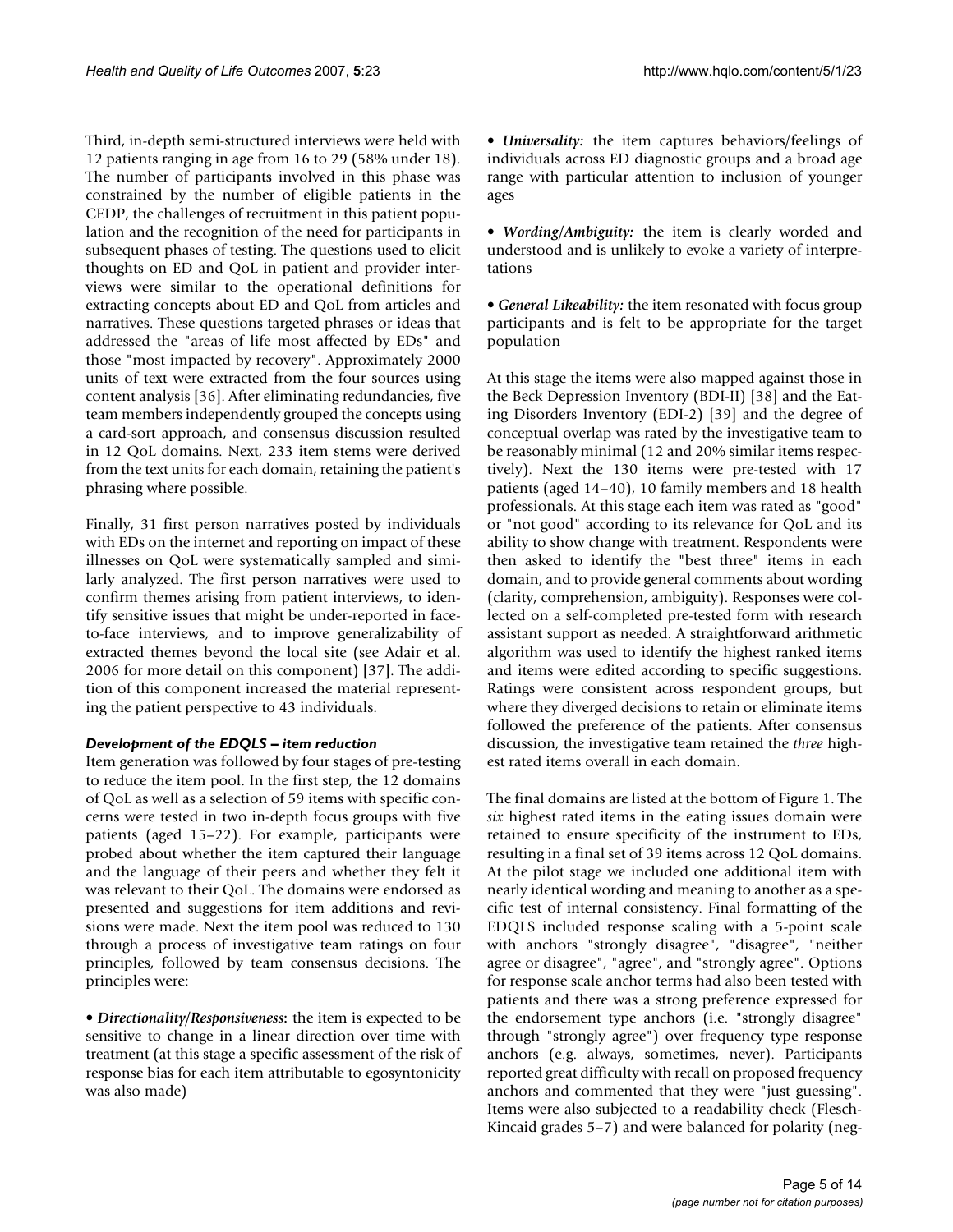ative vs. positive wording). Inclusion of both item types was intended to minimize the effects of response sets. This necessitates a reverse scoring procedure before analysis. Example items from the final 40-item EDQLS are *"I have a lot of rules about food"* (eating issues domain) and *"I feel connected to others"* (relationships with others domain). A single item global QoL rating (on a 10 point rating scale) was added for overall construct validity assessment [24]. To allow for a more individualized assessment a *separate* section of the instrument was designed which lists the 12 QoL domains and permits respondents to rate the importance of each as well as up to two additional self-nominated domains on a five-point importance scale. These importance ratings are not used to weight the total domain scores derived from the core 40 items as per current recommendations [40] but they provide an opportunity for the patient and clinician to consider and address unique QoL issues and goals as an adjunct to the standard scores.

#### *Pilot and multi-site samples*

Females and males over age 14 with a clinically confirmed ED diagnosis (AN, BN or EDNOS) were eligible for both the pilot and multi-site field test. Pilot participants came from the CHR EDP and no males participated. The only information collected other than the EDQLS in the pilot was age, sex, time in treatment, and completion time. For the multi-site study, 12 programs (two in Nova Scotia, three in Manitoba, five in British Columbia, and two in Alberta) providing any of inpatient, outpatient, day treatment and/or consultation to adolescent or adult patients participated.

#### *Validation measures and other variables*

Validation instruments included the Short-Form-12 (SF-12) [41], the Quality of Life Inventory (QoLI) [42] and the 16D [43]. The SF-12 is a brief version of the SF-36, an extensively tested and validated health status instrument used in many patient populations to measure healthrelated functioning and frequently used as an indicator of QoL. It has 12 items that address activities such as playing golf and climbing stairs, plus limitations in performing physical tasks, and in working or socializing due to physical and emotional problems or pain and provides summary scores for mental and physical functioning/status [41]. The QoLI is a generic QoL life instrument with 32 items addressing 16 areas of life (health, self-esteem, goals and values, money, work, play, learning, creativity, helping, love, friends, children, relatives, home, neighborhood and community) and includes importance and satisfaction ratings for each. It has been validated in several clinical and non-clinical populations with internal consistency values ranging from .77 to .89 [42]. The 16D is a generic QoL measure designed specifically for youth aged 12 to 15. It has a single item in each of 16 domains (mobility, vision, hearing, breathing, sleeping, eating, elimination, speech, mental function, discomfort and symptoms, school and hobbies, friends, physical appearance, depression, distress and vitality) with good testretest reliability and known group validity [43]. The 16D was chosen to assess the appropriateness of the EDQLS for adolescents.

Baseline severity of illness, psychiatric comorbidity and stage of readiness to change ED behaviors were hypothesized as key predictors of QoL and potential confounders of other group comparisons. Standardized and validated instruments – the Brief Symptom Inventory (BSI) [44], EDI-2 [39] and the Motivational Stages of Change for Adolescents Recovering from an Eating Disorder (MSCARED) were used to measure these variables respectively [45]. The MSCARED is a self-report measure to assess stage of readiness to "take action" against an ED behavior. The respondent endorses one of six statements, each representing a stage of change. In an ED sample, good test re-test reliability ( $r = .92$ ), concurrent validity with clinician ratings ( $r = .79$ ) and predictive validity with treatment outcomes [45] were found for the MSCARED. The battery of measures was reviewed by clinical collaborators at the sites for appropriateness for the target population. The content of standard instruments could not be changed, but this step was felt to be important for identifying any issues with items to inform interpretation of results. The instrument battery was also pre-tested with eight adolescents/young adults aged 13 to 31 for burden, comprehension, and completion time.

Other variables of interest: age, sex and rating of state wellness (current day) were collected via self-report during baseline instrument administration. The remaining variables (site, treatment status at enrolment (inpatient or outpatient)), psychiatric and medical comorbidity, prior treatment, age at first symptoms, illness duration, current program treatment duration and most recent BMI were collected from the health record using a standard, pretested abstraction form.

#### *Data collection and management*

Participants were recruited through presentations by the research assistant in group therapy sessions, and by individual clinician referrals. The baseline battery of instruments was self-completed in hard copy on-site with assistance as needed, then taken back to the central study office. There, data were entered to an SPSS database and error rates were measured on a 10% random sample and found to be below 1%. Missing data was minimal, and handled using standard decision-rules (e.g. inserting subscale means) and dual-rater agreement on items requiring judgment (such as potentially ambiguous respondent corrections).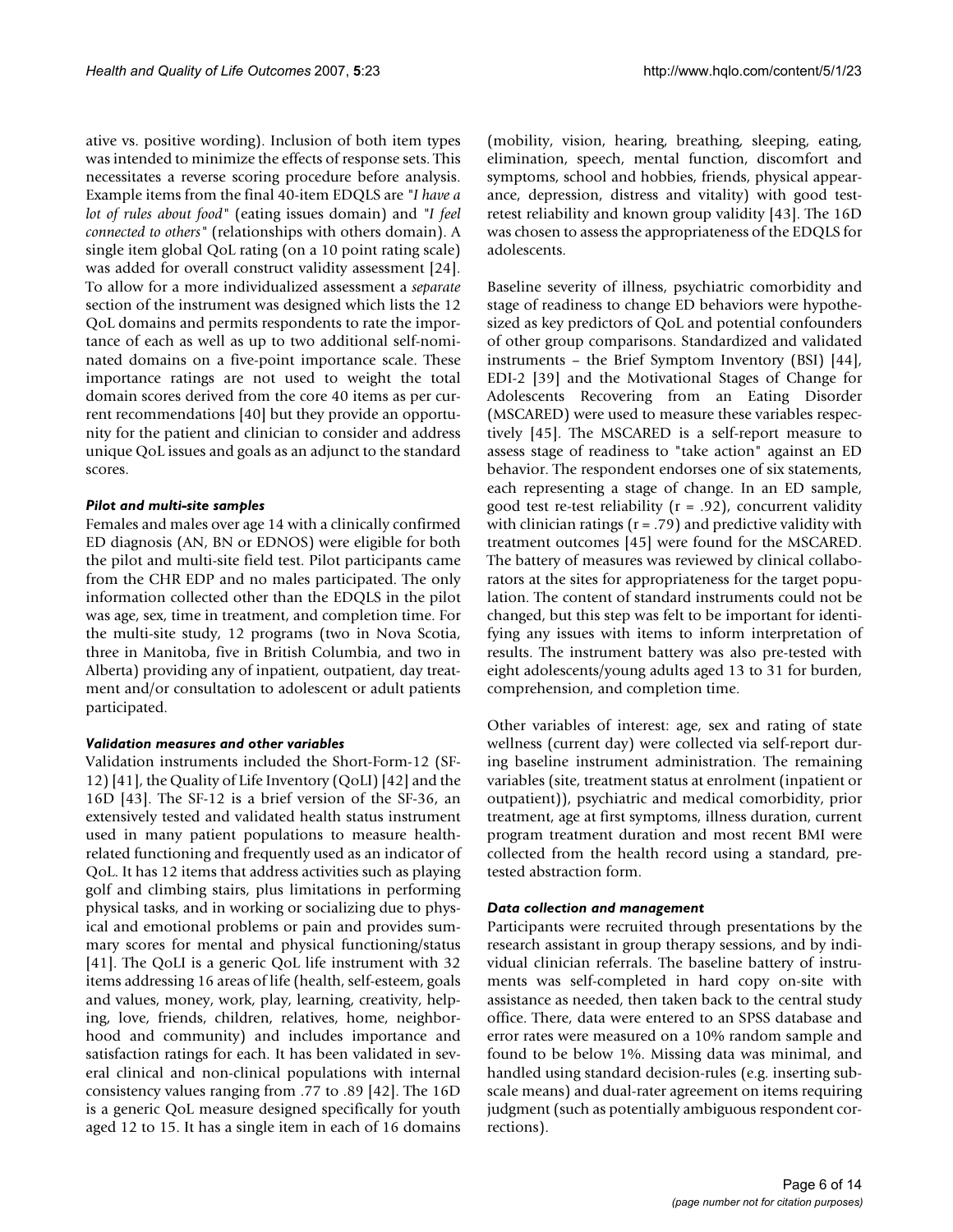**Table 1: Participant demographic and clinical characteristics (baseline)**

| Characteristic                                        | N   | Mean (SD) Range    |
|-------------------------------------------------------|-----|--------------------|
| Age (years)                                           | 170 | 25.3 (10) 14-60    |
| Age at First Symptoms (years)                         | 123 | $15.3(4.7)8 - 40$  |
| Duration of Illness (years)                           | 122 | $9.7(9.1)0 - 45$   |
| Time in Treatment (months)                            | 129 | $12.5$ (15.8) 0-85 |
| Body Mass Index (weight in kg/height m <sup>2</sup> ) | 2   | 20.6 (4.5) 14-39   |
|                                                       | N   | Frequency (%)      |
| Sex (% female)                                        | 7   | 165 (96.5)         |
| Treatment Status at Enrolment (% outpatient)          | 7   | 160(93.6)          |
| Time in Treatment (current service)                   | 129 | 35(27.1)           |
| <3 months                                             |     | 52 (40.3)          |
| 3-12 months                                           |     | 42 (32.6)          |
| 12+ months                                            |     | 86 (66.2)          |
| Previous Treatment (%)                                | 130 | 48 (28.1)          |
| Primary Diagnosis                                     | 169 |                    |
| AN (restricting type)                                 |     | 24 (14.0)          |
| AN (binge-purge type)                                 |     | 55 (32.2)          |
| <b>BN</b>                                             |     | 42 (24.6)          |
| <b>EDNOS</b>                                          |     |                    |
| Psychiatric comorbidity (% > I DSM-IV diagnosis)      | 130 | 89 (68.5)          |
| Medical comorbidity (% any)                           | 130 | 45 (34.8)          |
| Body Mass Index Category                              | 2   |                    |
| Underweight                                           |     | 42 (34.7)          |
| Normal                                                |     | 65 (53.7)          |
| Overweight                                            |     | 10(8.3)            |
| Obese                                                 |     | 4(3.3)             |
| Stage of Change (MSCARED category)                    | 130 |                    |
| Pre-contemplation                                     |     | (0.8)              |
| Contemplation                                         |     | 10(7.7)            |
| Preparation                                           |     | 20(15.4)           |
| Action                                                |     | 65 (50.0)          |
| Maintenance                                           |     | 32 (24.6)          |
| Recovery                                              |     | 2(1.5)             |

#### *Analysis*

Cronbach's alpha was computed for internal consistency reliability of the total scale and each developed domain. Next, corrected item to total correlations and the impact of item deletion on Cronbach's alpha were evaluated. There is a lack of consensus on whether stability over time (measured by test re-test reliability) is a suitable psychometric characteristic of an evaluative instrument. By design the scores of an evaluative instrument should change over time in response to treatment, making responsiveness the more important characteristic [35]. For this reason we deferred examination of test re-test reliability to a subsequent study. Construct/criterion validity was examined in bivariate analysis of EDQLS total scores according to demographic and clinical characteristics using ANOVA and Tukey's HSD post-hoc analysis. A priori hypotheses for convergent and divergent correlations between EDQLS items and total score and criterion instrument items/total scores were tested using Spearman correlations and Pearson's correlations. This analysis focused on items and total scores because of the preliminary nature of the domains. Principal components analysis (PCA) and item response theory (IRT) analyses were used for initial, exploratory review of instrument and item properties after confirmation of data suitability [46]. Next an initial impression of the number of underlying factors was made using Kaiser's criterion (eigenvalues >= 1), Scree plots and Horn's parallel analysis using Monte Carlo PCA [47], followed by varimax oblique rotations on item clusters. Muraki and Samejima graded response models (in Parscale software) were used for exploratory IRT analysis [48].

#### *Ethics*

All stages of the study were reviewed and approved by the Conjoint Health Research Ethics Board at the University of Calgary. The protocol for the multi-site validation study was approved by the respective committees for each jurisdiction.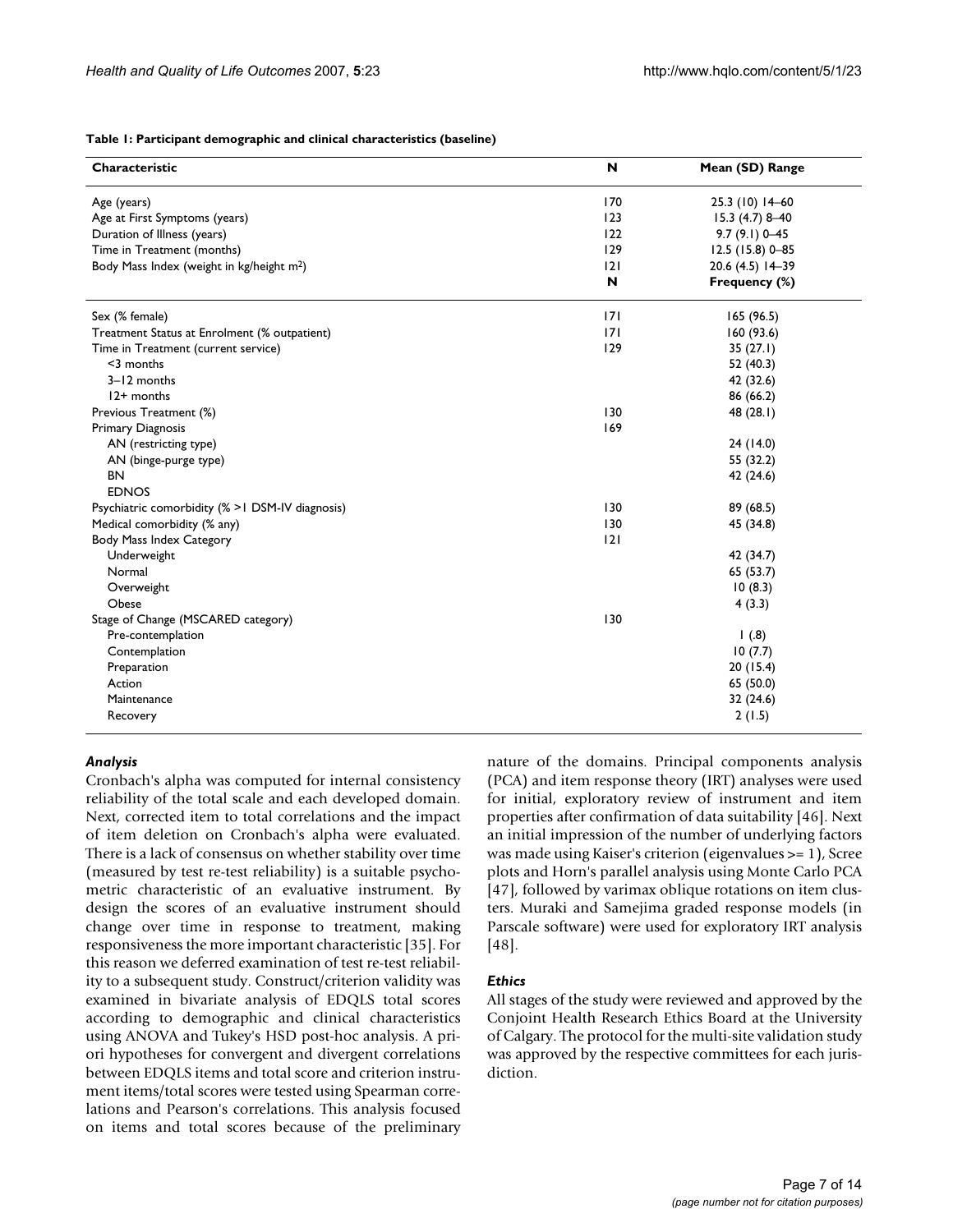| Variable                        | N               | <b>EDQLS Total Scale Score* Mean (SD)</b> | Test Statistic and significance level <sup>+</sup> |
|---------------------------------|-----------------|-------------------------------------------|----------------------------------------------------|
| Age Group                       |                 |                                           |                                                    |
| < 18                            | 50              | 115.7(30.5)                               | $F = 1.31$ ; .273                                  |
| $19 - 24$                       | 55              | 107.9 (27.8)                              |                                                    |
| $25 - 29$                       | 21              | 102.8(30.3)                               |                                                    |
| >30                             | 44              | 109.5(21.4)                               |                                                    |
| Primary Diagnosis               |                 |                                           |                                                    |
| AN (restricting type)           | 48              | 108.6(28.3)                               | $F = .785$ ; .504                                  |
| AN (binge-purge type)           | 24              | 105.2(28.0)                               |                                                    |
| ΒN                              | 55              | 109.6 (24.0)                              |                                                    |
| <b>EDNOS</b>                    | 42              | 115.2(31.1)                               |                                                    |
| Psychiatric Comorbidity         |                 |                                           | $F = 9.10; .003$                                   |
| Yes                             | 88              | 103.3(22.5)                               |                                                    |
| No                              | 42              | 117.9(31.3)                               |                                                    |
| <b>Medical Comorbidity</b>      |                 |                                           |                                                    |
| Yes                             | 45              | 102.9 (22.0)                              | $F = 2.63$ ; 107                                   |
| No                              | 85              | 110.8(28.2)                               |                                                    |
| <b>BMI Category</b>             |                 |                                           |                                                    |
| < 18                            | 42              | 110.4(30.3)                               | $F = 1.22$ ; .304                                  |
| $18.5 - 24.9$                   | 65              | 109.0 (25.9)                              |                                                    |
| $25 - 29.9$                     | $\overline{10}$ | 97.3 (18.9)                               |                                                    |
| $30+$                           | $\overline{4}$  | 90.7 (15.6)                               |                                                    |
| Age First Symptoms              |                 |                                           |                                                    |
| $<$ 12 years                    | 32              | 104.0(22.3)                               | $F = 1.75$ ; $.161$                                |
| $13 - 15$                       | 49              | 114.2(25.7)                               |                                                    |
| $16 - 18$                       | 20              | 112.7(35.7)                               |                                                    |
| 18 or over                      | 22              | 101.6(22.3)                               |                                                    |
| Stage of Change**               |                 |                                           |                                                    |
| Pre-contemplation/Contemplation | $\mathbf{H}$    | 81.9 (15.0)                               | $F = 15.1; .000$                                   |
| Preparation                     | 20              | 90.8(12.3)                                |                                                    |
| Action                          | 65              | 108.7(22.3)                               |                                                    |
| Maintenance/Recovery            | 34              | 125.4 (29.6)                              |                                                    |
| Time in Treatment               |                 |                                           |                                                    |
| $<$ 3 months                    | 35              | 110.3(29.0)                               | $F = 4.65$ ; .011                                  |
| 3-12 months                     | 52              | 100.0(23.6)                               |                                                    |
| 12 months or more               | 42              | 116.0(25.4)                               |                                                    |
| Psychiatric Symptom Severity^   |                 |                                           |                                                    |
| Low                             | 43              | 135.3 (22.6)                              | $F = 86.9; .000$                                   |
| Med                             | 45              | 101.3(11.2)                               |                                                    |
| High                            | 42              | 87.4 (16.4)                               |                                                    |
| ED Symptom Severity#            |                 |                                           |                                                    |
| Low                             | 43              | 136.1(21.2)                               | $F = 95.3$ ; .000                                  |
| Med                             | 42              | 100.5(12.5)                               |                                                    |
| High                            | 45              | 88.1 (26.4)                               |                                                    |
|                                 |                 |                                           |                                                    |

#### **Table 2: Relationships between EDQLS Scores, Demographic and Clinical Variables**

\* EDQLS – possible scores range from 0 to 200 with higher scores indicating higher QoL.

\*\* As measured on the MSCARED

^ BSI – Global Severity Index

# EDI-2 – Total score across all subscales

† using Analysis of Variance. Differences that are statistically significant at least at the .01 level are in bold text.

#### **Results**

The pilot sample comprised 41 females with EDs from the Calgary program aged 15–44 (mean 24.4, SD 8). Seventeen (43%) had been in treatment for less than three months; 11 (28%) for 3–8 months, and 12 (30%) for more than eight months. Internal consistency of the EDQLS was high in the pilot (Cronbach's alpha = .95). Exploratory results of the pilot sample were so similar to the baseline data for the multi-site study that the samples were pooled for the item analysis reported herein  $(N =$ 171). Subgroup and comparative instrument findings are reported for the 130 participants from the multi-site study.

Participant demographic and clinical characteristics are shown in Table 1. Only six males participated due to small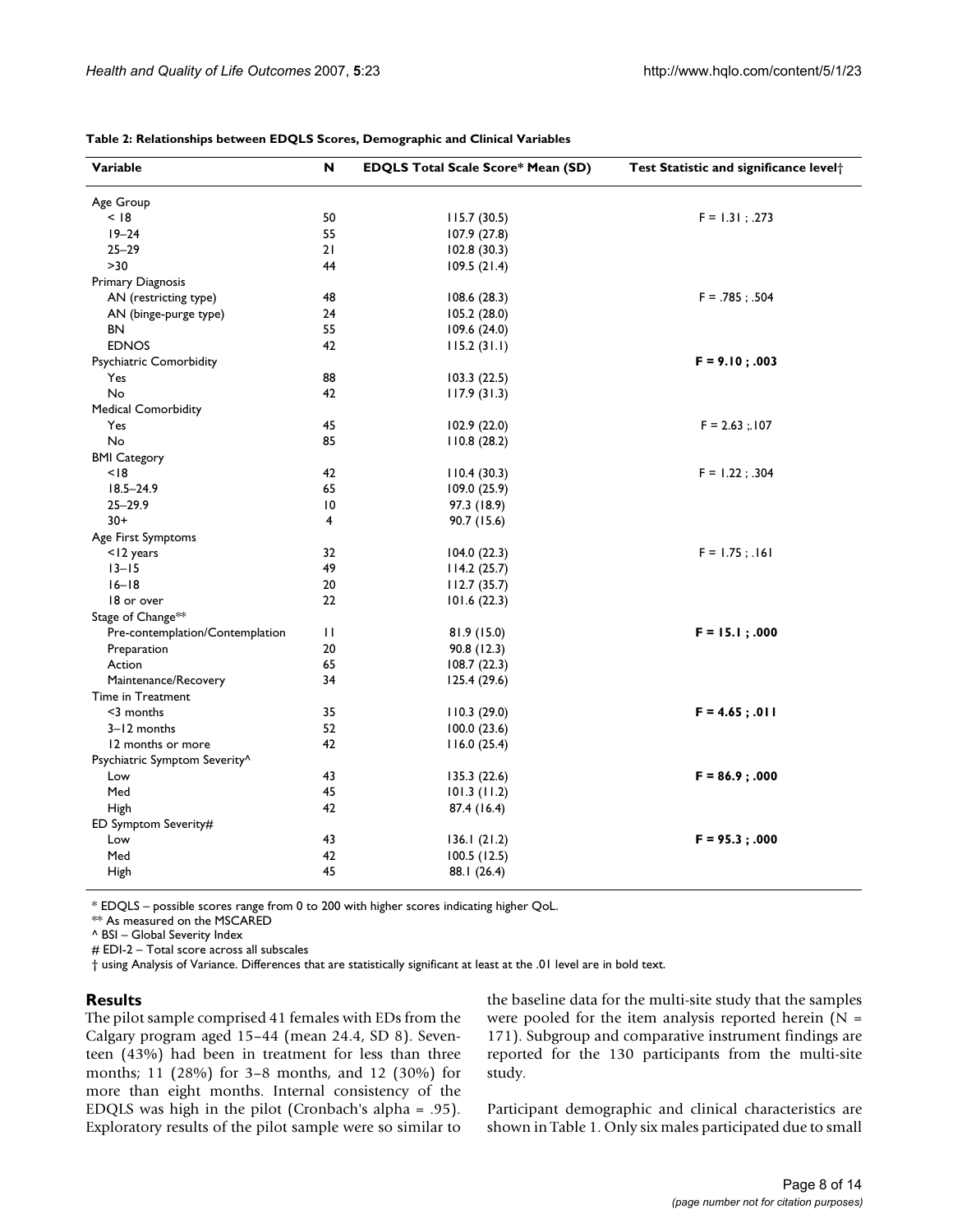

#### **Figure 2**

EDQLS Total Scale Scores by Time in Current Treatment Program.

proportions of males in all participating programs. Nearly 30% of the sample was under 18 years of age and three quarters was under 29 years.

#### *Item distributions, overall score and reliability*

Mean completion time was five minutes (range 2 to 11). All items showed good dispersion (minimal ceiling or floor effects) and all items had responses in all categories. The total EDQLS raw score is derived by summing the item ratings. The mean total score was 110 (SD 27.6; range 56 to 187) out of a total possible score of 200 (representing the highest QoL). Subscale scores are also sums of item ratings for the 12 theoretically developed domains. The scale was found to be highly internally consistent (Cronbach's alpha .96). This value was virtually unchanged for any item deletion. Item to total correlations ranged from .28–.76 with only three items having item to total correlations below .40 and no items completely redundant. Cronbach's alphas between defined domains and the overall score were as follows: cognitive functioning (.73); education/vocation (.76); family and close relationships (.36), relationships with others (.69), future/outlook (.64), appearance (.76), leisure (.50), psychological health (.71), emotional health (.68), values and beliefs (.72), physical health (.61) and eating issues (.79). Two of the poorest fitting items were from the family and close relationships domain and one from the leisure domain.

#### *Validity*

Patterns of EDQLS scores by other variables are shown in Table 2. EDQLS score distributions varied somewhat by program and province but these differences were not statistically significant (F 1.34, p = .20 and F = .802, p = .49) respectively). Scores were lower for inpatient vs. outpatient and males vs. females but these differences were not tested for statistical significance because of very small numbers of males and inpatients. Patterns of reported QoL across all variables were consistent with predicted directions. Differences were not significant by age, diagnosis, medical comorbidity, BMI or age at first symptoms. Those in treatment longer reported statistically higher QoL scores except for the initial group (in treatment less than 3 months) (Figure 2). Those with psychiatric comorbidity (greater than one DSM IV diagnosis) had significantly lower EDQLS scores, as did those with higher levels of psychiatric symptom severity (on the BSI) and ED symptom severity (on the EDI-2). The severity patterns held across all nine subscales of the BSI and all 11 subscales of the EDI-2 at the p < .001 level. A strong linear and statistically significant association was found with reported stage of change – with a 43 point spread in EDQLS scores between those in pre-contemplation or contemplation and those in recovery or maintenance (Figure 3).

Findings for comparisons with criterion QoL instrument items and scale scores (including convergent and divergent validity) are shown in Table 3. The magnitudes of correlations were moderate to strong for nearly all comparisons predicted to be correlated. The mean correlations across items predicted to be correlated were rho= .42, .37 and .55 for the SF-12, QoLI and 16D whereas the mean correlation for items predicted to be poorly correlated was rho= .19). Overall the EDQLS total score was highly correlated with the 16D weighted total score ( $r = .78$ ,  $p <$ .001), the QoLI weighted total score  $(r = .61, p < .001)$  and the mental subscale of the SF-12 ( $r = .71$ ,  $p < .001$ ). A lower correlation, as expected, was found between the EDQLS total score and the SF-12 physical subscale  $(r =$ .37,  $p < .001$ ). Construct validity was also supported by highly significant positive correlations with the EDQLS global quality of life item, the SF-12 health status item and the current wellness question.

Despite a relatively small sample size for PCA and IRT analyses the initial tests of sample suitability were reassuring. Bartlett's test of sphericity was highly significant ( $p <$ .001) and the Kaiser-Meyer-Olkin value was .93. Most of the values in the item correlation matrix fell between .3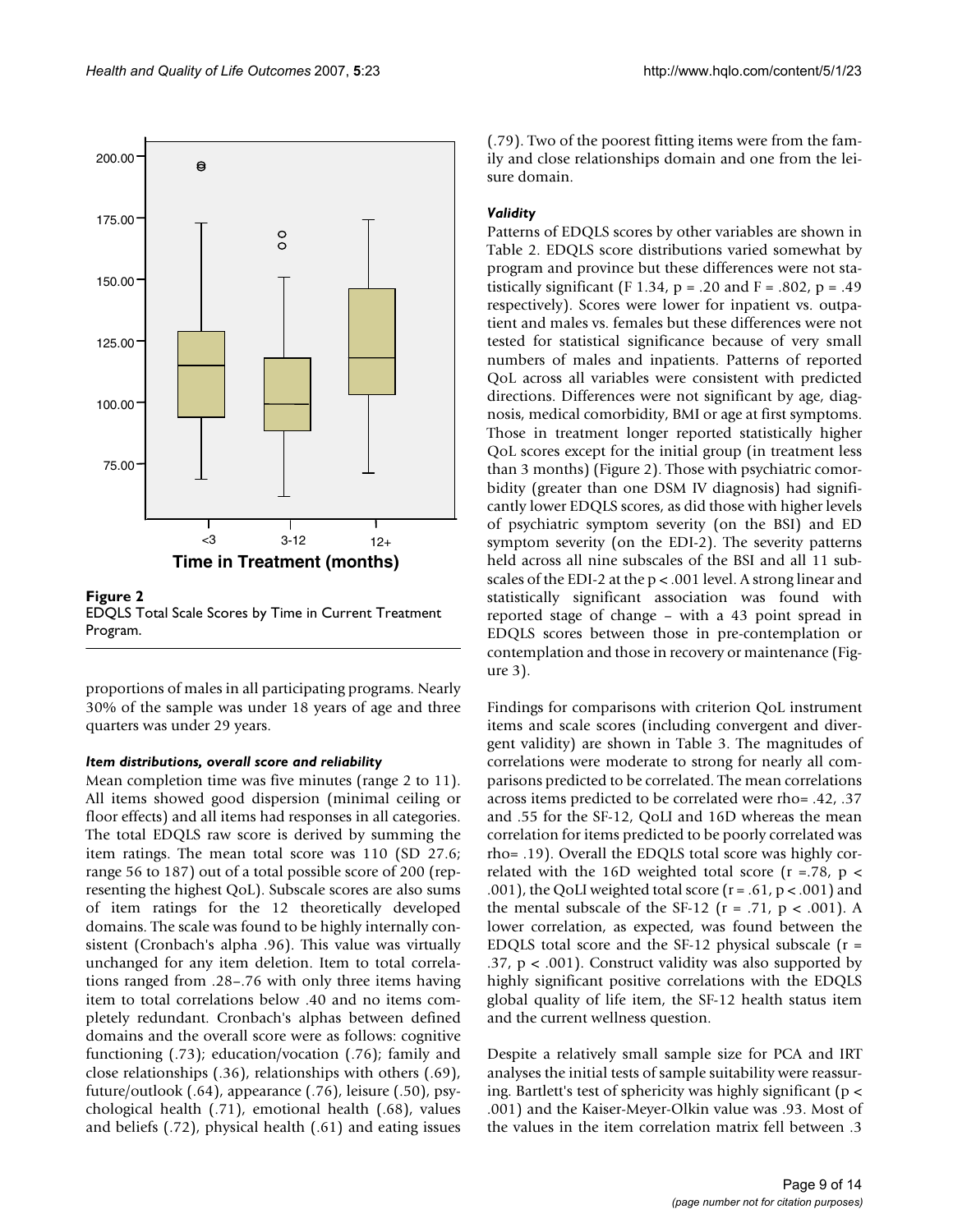

**Figure 3** EDQLS Total Scale Scores by Stage of Change Reported at Baseline.

and .6. PCA indicated up to eight factors accounting for 64.4% of the variance using the eigenvalue >1.00 criterion with the first two components accounting for 44.1%. The scree plot and parallel analysis suggested two to three factors. Varimax oblique rotation provided an initial sense of possible item groupings with one cluster indicative of eating disorders behaviors and effects, and others suggestive of future outlook, work/leisure and psycho-social-emotional issues. However, thematic interpretation was deferred for confirmatory analysis in larger samples. Despite the relatively small sample, both IRT models converged satisfactorily. The Samejima model, which does not assume equal intervals between response options across items fit the data significantly better than the Muraki model, which does ( $\chi^2$ = 333, p < .05). Item characteristic and item response curves indicated large concerns with only one item in both models and moderate concerns with 2–7 items depending on the model. The two items of greatest concern are those identified earlier in the classical analysis and point to a need for item replacement in the family and close relationships domain, if this pattern holds in the longitudinal analysis.

#### **Discussion**

A condition-specific QoL scale for EDs has been developed, for which initial results are promising. Face and content validity are supported by a multi-source, patientcentered development process. Results suggest that an

overall construct of QoL is being tapped by the EDQLS, with a primary domain of eating disorders issues, and some additional item clusters representing broader life issues. Only a few items display poor fit characteristics.

Validity is supported by moderate to strong correlations for most hypothesized relationships with well constructed and validated generic QoL instruments. Appropriateness for adolescents was supported by the pattern of correlations with the 16D and correlations in total scores with the SF-12 and QoLI offer reassurance that the adolescent perspective was not taken at the expense of appropriateness for adults. A much stronger correlation between the EDQLS total score and the SF-12 mental component vs. the SF-12 physical component is consistent with previous studies [14,19,49,50]. It underscores the strong psychosocial pathology of EDs but also suggests that the physical functioning items of the SF-36/12 may not be optimal for capturing the impact of EDs on physical health, and is congruent with concerns about suitability of some of the SF-12 items for the ED population [14,19]. Several of our participants spontaneously questioned the suitability of the SF-12 in response to its generic nature (e.g. "*some of my experiences of an eating disorder weren't covered much*") and some noted that examples provided for some SF-12 items (e.g. bowling or playing golf) were difficult to relate to.

Patterns of EDQLS scores were consistent with expectations although power was not adequate for some analyses. No statistically significant differences were found by age, age at first symptoms, medical comorbidity, BMI or diagnosis. In a community sample, Hay et al. found no association between age of onset and QoL in BN although older individuals reported lower QoL [51]. Lower QoL has also been reported for older individuals in other psychiatric disorders [26] but in the QoL literature in ED age is often used as an adjusting variable – rather than being reported separately. Differences in QoL according to BMI have been examined for diagnostic subpopulations only (e.g. Hay 2003) [51] and typically show lower QoL at low and high BMI levels. Our results for BMI are consistent with that pattern, but were not statistically significant.

As expected, those with comorbid psychiatric diagnoses and higher levels of psychiatric and ED symptom severity reported significantly lower QoL as measured by the EDQLS, a finding that is firmly established in the QoL in ED literature [9,12,19,27-29]. It was also encouraging that, with the exception of the most recent admission group, participants who were in treatment longer reported significantly higher EDQLS scores. This finding suggests that treatment is associated with improved QoL and that the EDQLS may be responsive to detecting changes that occur over time. In this cross-sectional analysis, confounding by age and severity would likely dampen this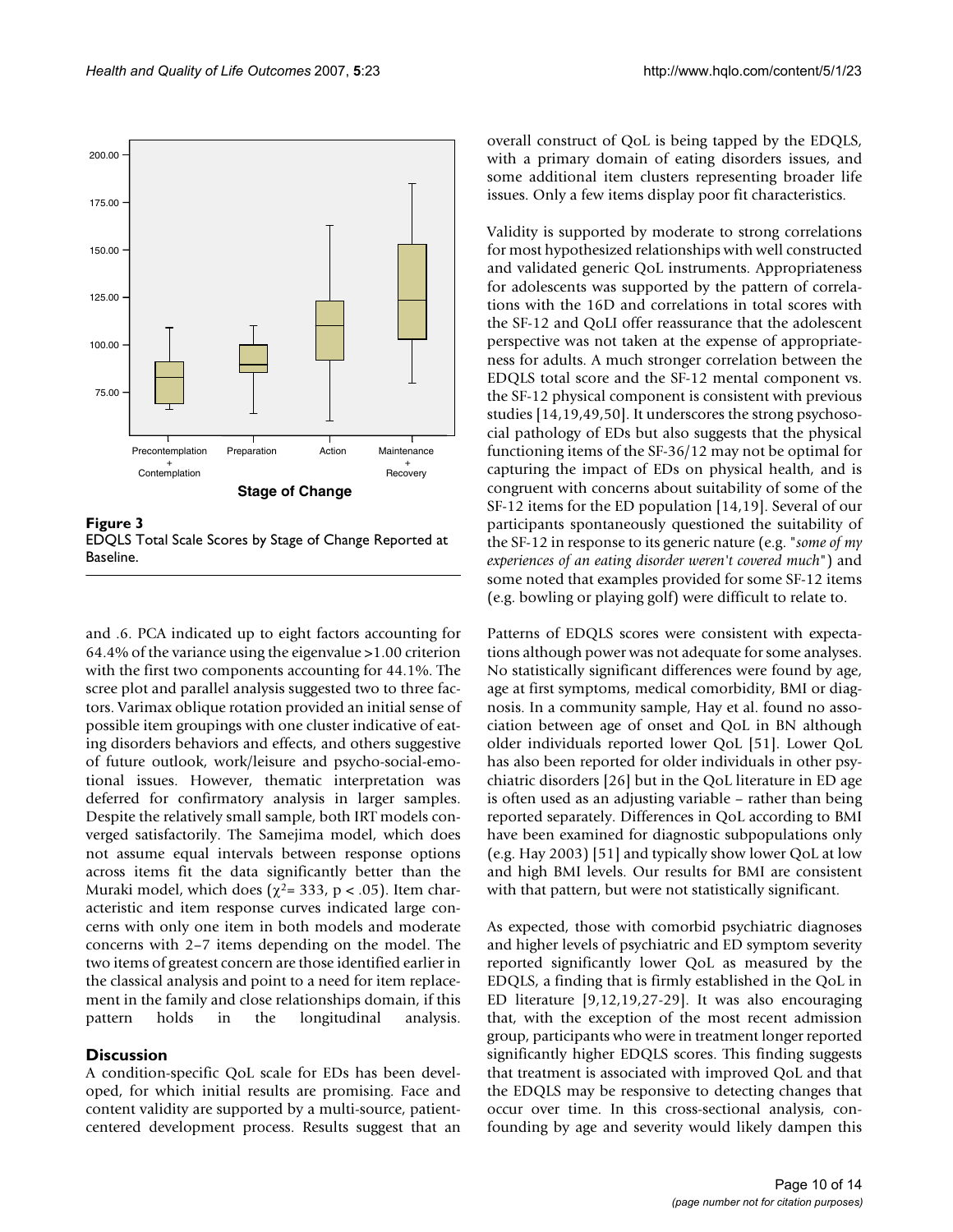#### **Table 3: EDQLS Total Score and Item Correlations with Validation Instruments for 130 Multi-site Participants at Baseline**

| <b>Convergent Validity EDQLS Item</b>                               | Criterion Item - SF12                                                                | Spearman's rho* | p           |
|---------------------------------------------------------------------|--------------------------------------------------------------------------------------|-----------------|-------------|
|                                                                     |                                                                                      |                 |             |
| 3 I have an open honest relationship with someone outside my family | 12 Interference with social activities                                               | .22             | .01         |
| 10 I feel connected to others                                       | 12 Interference with social activities                                               | .40             | .000        |
| 16 I have fights with my family members about food and eating *     | 12 Interference with social activities                                               | .33             | .000        |
| 19 I turn down opportunities to go out with friends *               | 12 Interference with social activities                                               | .62             | .000        |
| 22 People don't understand me *                                     | 12 Interference with social activities                                               | .37             | .000        |
| 28 I have to be in a relationship to feel good about myself $\ast$  | 12 Interference with social activities                                               | .01             | NS.         |
| 6 I hardly ever worry                                               | 9 How much timefelt calm/peaceful                                                    | -.55            | .000        |
| 21 I feel hopeful about the future                                  | 11 How much timefelt downhearted                                                     | .51             | .000        |
| 9 I have lots of energy                                             | 10 How much time  did you have lots of energy                                        | - 75            | .000        |
| <b>EDQLS Item</b>                                                   | Criterion Item - QoLI                                                                |                 |             |
| III get satisfaction from my main activity                          | 10 Satisfaction with work                                                            | .55             | .000        |
| 28 I have to be in a relationship to feel good about myself $\ast$  | 19 Importance of love                                                                | $-28$           | .001        |
| 28 I have to be in a relationship to feel good about myself $\ast$  | 20 Satisfaction with love                                                            | .06             | NS.         |
| 3 I have an open honest relationship with someone outside my family | 19 Importance of love                                                                | .07             | NS.         |
| 3 I have an open honest relationship with someone outside my family | 20 Satisfaction with love                                                            | .38             | .000        |
| 19 I turn down opportunities to go out with friends *               | 22 Satisfaction with friends                                                         | .30             | .001        |
| 16 I have fights with my family members about food and eating *     | 26 Satisfaction with relatives                                                       | .17             | NS.         |
| 21 I feel hopeful about the future                                  | 6 Satisfaction with goals and values                                                 | .52             | .000        |
| 27 I think about what I would like to do in my life                 | 6 Satisfaction with goals and values                                                 | .38             | .000        |
| I I have fun with others                                            | 12 Satisfaction with play                                                            | .33             | .000        |
| 14 I enjoy relaxing in my free time                                 | 12 Satisfaction with play                                                            | .28             | .001        |
| 24 I enjoy participating in different activities, not just exercise | 12 Satisfaction with play                                                            | .27             | .002        |
| 7 I show my true self to others                                     | 4 Satisfaction with self-esteem                                                      | .39             | .000        |
| 26 I am able to see good qualities in myself                        | 4 Satisfaction with self-esteem                                                      | .60             | .000        |
| 30 I put myself down a lot *                                        | 4 Satisfaction with self-esteem                                                      | .68             | .000        |
| 5 My health is more important than my physical appearance           | I Importance of health                                                               | .4۱             | .000        |
| 31 I feel self-conscious about my body around others *              | 4 Satisfaction with self-esteem                                                      | .60             | .000        |
| <b>EDQLS Item</b>                                                   | Criterion Item - 16D                                                                 |                 |             |
| 4 I have trouble concentrating                                      | 14 Mental function (thinking clearly and logically)                                  | $-52$           | .000        |
| 20 I can focus on things other than food                            | 14 Mental function (thinking clearly and logically)                                  | -.39            | .000        |
| 29 Thoughts about food and eating dominate my life *                | 14 Mental function (thinking clearly and logically)                                  | -.41            | .000        |
| 39 The eating disorder has taken over my life *                     | 11 School and hobbies                                                                | -.59            | .000        |
| 19 I turn down opportunities to go out with friends *               | 13 Making friends or being with them                                                 | - 45            | .000        |
| 13 I see positive things in my appearance                           | 10 Weight, height and what I look like                                               | -.61            | .000        |
| 9 I have lots of energy                                             | I Feeling healthy and energetic                                                      | -.67            | .000        |
| 25 I'm constantly trying to fix my body *                           | 10 Weight, height and what I look like                                               | - 75            | .000        |
| 38 I'm obsessed with my weight or my body shape *                   | 10 Weight, height and what I look like                                               | $-75$           | .000        |
| 24 I enjoy participating in different activities, not just exercise | II School and hobbies                                                                | $-35$           | .000        |
| 31 I feel self-conscious about my body around others *              | 10 Weight, height and what I look like                                               | -.68            | .000        |
| 21 I feel hopeful about the future                                  | 16 Feeling sad, melancholic or depressed                                             | -.49            | .000        |
| 6 I hardly ever worry                                               | 4 Feeling anxious, stressed or nervous                                               | -.55            | .000        |
| 32 My sleep is restful                                              | 6 Problems with sleeping                                                             | $-51$           | .000        |
|                                                                     | <b>Criterion Item or Scale Score</b>                                                 | Pearson's r     | p           |
| <b>EDQLS Total Score</b>                                            | SF-12 Health status item                                                             | $-.48$          | .000        |
|                                                                     | Please rate how well you feel today.                                                 | .56             | .000        |
|                                                                     | Please rate your overall quality of life in the last week (EDQLS global QoL<br>item) | .73             | .000        |
|                                                                     | SF 12 Mental Subscale                                                                | .71             | .000        |
|                                                                     | SF 12 Physical Subscale                                                              | .37             | .000        |
|                                                                     | 16D Weighted Total Score                                                             | .78             | .000        |
|                                                                     | <b>QoLI Weighted Total Score</b>                                                     | .6۱             | .000        |
| <b>Divergent Validity EDQLS Total Score</b>                         |                                                                                      |                 |             |
|                                                                     | 16D 2 Vision                                                                         | -.08            | NS.         |
|                                                                     | 16D 3 Breathing                                                                      | -.32            | .000        |
|                                                                     | 16D 5 Hearing                                                                        | -.21            | NS.         |
|                                                                     | 16D 9 Speech                                                                         | $-.28$<br>-.04  | .001<br>NS. |
|                                                                     | 16D 12 Walking                                                                       |                 |             |

 $*$  refers to items that are reverse scored for analysis.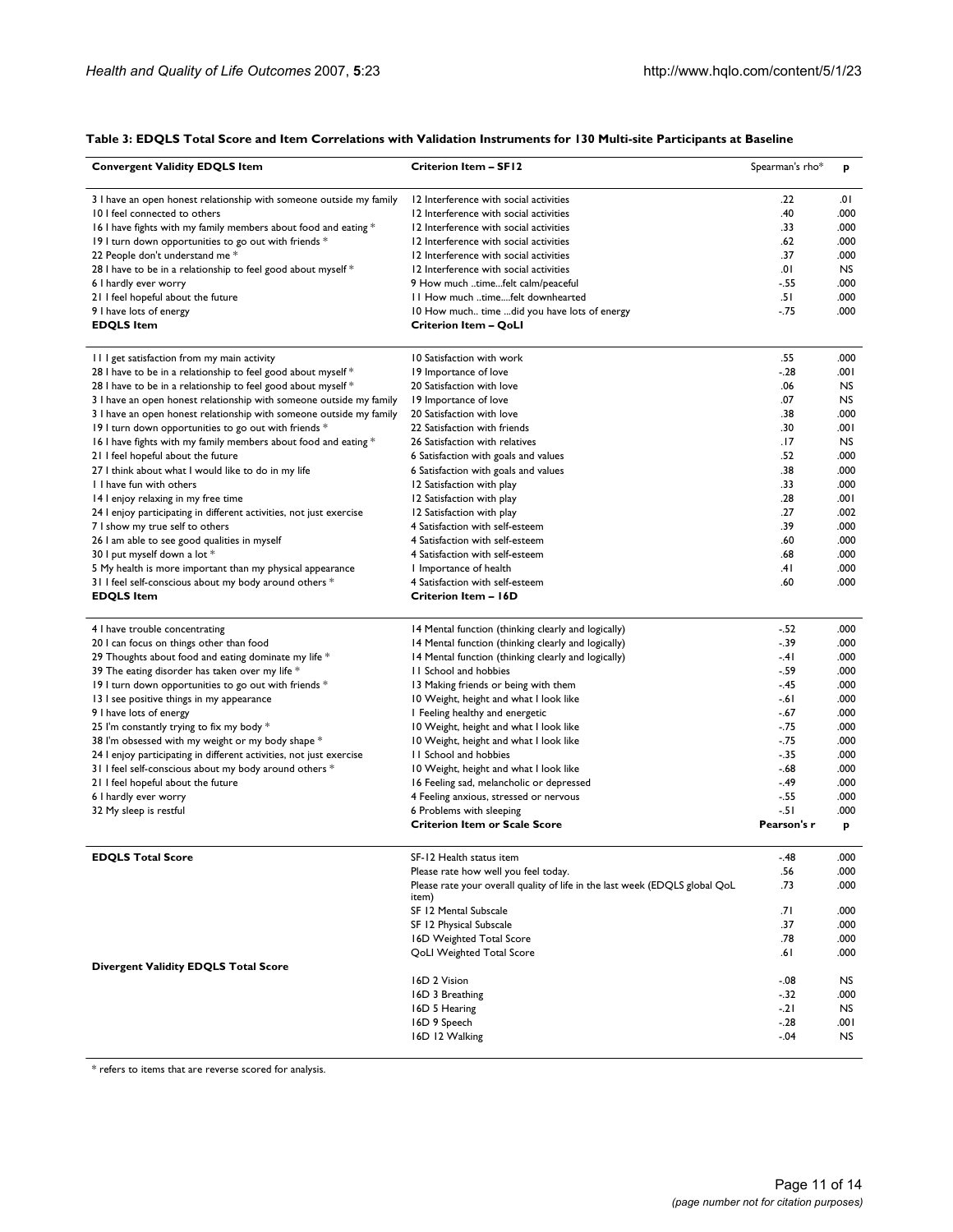association since those in treatment longer would tend to have greater severity of illness and would be older. Longitudinal analysis will allow disentangling of these factors and provide stronger evidence for responsiveness. A highly statistically significant association was found between EDQLS scores and sequential levels of reported stage of change. This suggests that QoL improves with readiness to change, and by implication, a treatment approach which considers stages of change theory is consistent with a recovery process that results in better QoL.

With respect to diagnosis – several studies have found no differences among ED diagnostic groups on QoL as measured by the SF-36/12 [9,49] but Mond et al. did find that the AN restricting subgroup reported significantly better QoL than other patient groups after controlling for levels of general psychological distress [26]. Doll (2005) had similar findings but also noted that those with AN also reported more depression, self-harming behavior and suicidal ideation [14]. These authors' explanation for the finding was that the SF-36 is insensitive in measurement of the way that distress in AN impacts functioning. The finding in the current study of no difference by diagnosis was a desirable endpoint in that items were deliberately and systematically selected to apply across diagnoses and to minimize egosyntonic responding. The perspectives of health professionals and families were also incorporated and participants at later stages of recovery were asked how they might have responded to specific items earlier in treatment.

These efforts seemed to minimize this bias on a group basis, but the phenomenon may still have been operating in some respondents. A handful of scores above 180 on a scale of 200 seemed to be unrealistically high for individuals referred to tertiary health services as a result of significant symptom levels. These scores, informally, seemed to be reported by individuals who were younger and had a diagnosis of AN. One was an inpatient, several participants were underweight (as measured by their BMI), and others were recent entries to treatment with shorter durations of illness. It may be that the ED had not yet fully impacted the broader life of these individuals, but it is also possible that these patients lacked insight into the impact of their illness on their QoL as a result of egosyntonicity. Further study of these initial observations is needed. Until more is known about the reasons for this phenomenon it may be prudent to use repeated measures at several time points in treatment (vs. start and endpoint measures) and some caution should be taken in interpreting QoL scores in early treatment stages. Our data suggest that after about three months of treatment score trajectories appear to be valid, and stronger evidence is forthcoming from our longitudinal study. While a central principle of QoL measurement is that it must be reported by the

patient him or herself, caution is recommended in using scores based on self-reports that are in great divergence with the observations of clinicians or family members to make important decisions about treatment outcome. Stage of change ratings may also be valuable adjunct information.

Twelve domains have been endorsed by our respondents as being important to their QoL; which is a large number in comparison with the number of domains in the other new disease-specific instruments which range from four to eight [27-29]. However, using similar patient-centered processes, de la Rie and colleagues identified 11 domains of importance (sense of belonging, family/friends, selfimage, well-being, health, ED psychopathology, life-skills, work/education, sense of purpose/meaning, financial/living condition) most of which parallel the EDQLS domains quite nicely. Twenty-seven respondents in this study also nominated individually relevant domains, confirming the utility of including an individualized approach, but most of these were specific instances of one of the existing domains or relatively unique individual values (music, religious faith, relationship with nature). The financial domain identified by both Engel and de la Rie [23,27] did not emerge in the current study – possibly because of a combination of younger participants who are not yet financially independent and the context of publicly funded healthcare services in Canada.

General response to the EDQLS by participants in our study was very positive. Some respondents commented that it was refreshing and interesting to be completing a scale that addressed their broader life interests and concerns, not just ED symptoms and behaviors. One respondent commented *"As eating disorders are about more than food/weight, I think that this type of study/questionnaire is a more accurate representation of where a person is at in regards to the effects of an ED"*. The contribution that adolescents and young adults can make to instrument development may be underestimated in QoL research. In this research, young participants were insightful about their QoL, able to capably articulate their ideas about the utility of items, and able to offer excellent suggestions for revision. It was humbling to find, that some of the most favored items of the "expert" investigative team did not resonate with patients. Completion of the EDQLS was reported to be easy and took only about five minutes, which makes the instrument acceptable and practical for administration in clinical settings.

For the first time there is a range of choices for disease-specific QoL measurement in the ED population [27-29]. Instrument choice depends on purpose and population. The EDQLS offers comprehensive measurement of broader quality of life domains that have been confirmed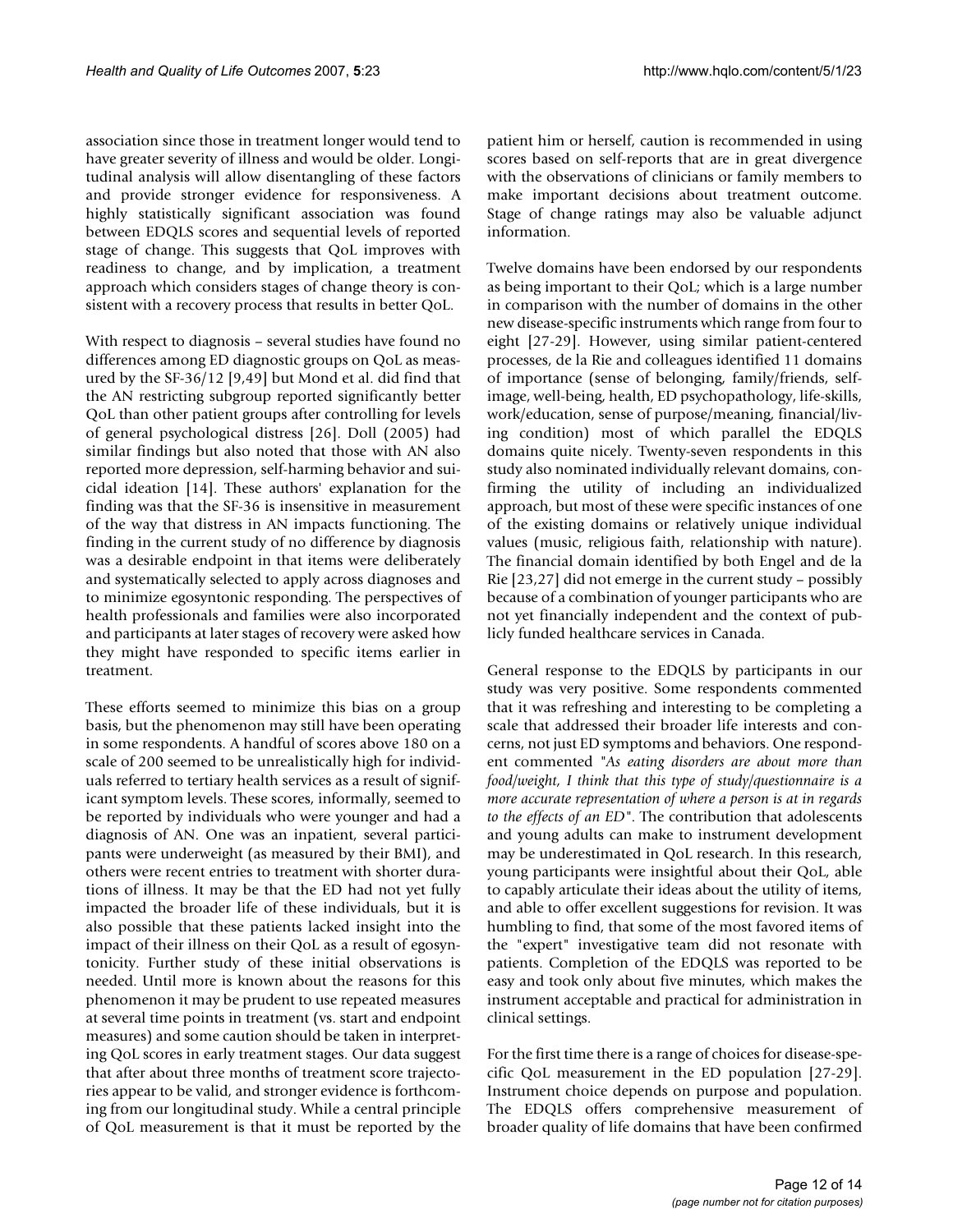to be important to patients as well as a symptom and behavior domain. It has been validated against well established generic QoL measures, predicts severity levels on symptom measures, and is suitable for the age range of most current ED patients.

Some limitations apply to this work. First, the development work involved patients from only one program; however the patient perspectives from the internet were geographically broad, health professional perspectives spanned multiple disciplines and five clinics, and the validation study included patients across 12 programs in four provinces. Domains were developed through consensus processes to ensure broad coverage of QoL in this population, however, it is recognized that this number of defined domains may never align fully with factor analysis output. Sample size for baseline data analysis was not sufficient for strong conclusions about differences for some variables and for confirmatory factor and IRT analyses. These will require larger samples. The EDQLS has been tested in only six males so cannot be considered to be sufficiently validated for boys and men. Suitability for diverse ethnic groups is unknown.

French and Spanish translations have been produced but are not yet validated. The EDQLS can not be recommended for use in patients younger than 14 without further validation although the reading level and initial clinical impressions suggest that the suitable age boundary may be lower. Egosyntonic responding was considered in EDQLS development but may not be completely eliminated for some respondents. The extent to which socially desirable responding may be influencing EDQLS scores remains to be assessed. Proxy versions for health professionals and family members have been developed but not yet tested. Clinically meaningful cut-points and differences have yet to be specified for the instrument and responsiveness to be confirmed.

#### **Conclusion**

The EDQLS appears to be a promising condition-specific QoL instrument that is appropriate for ED patients as young as 14 and as old as 60. The findings that those in treatment longer and in later stages of change report higher QoL are encouraging and suggest that QoL outcomes responsive to treatment may be measurable by the EDQLS. Further research, including independent validation studies are recommended.

#### **Competing interests**

The author(s) declare that they have no competing interests.

#### **Authors' contributions**

CA conceived and designed the study, oversaw all stages of data collection and analysis, and drafted the manuscript. GM coordinated all stages of the study, gave feedback on design, was responsible for data collection, supervised data entry, assisted with analysis and reviewed the manuscript. CE conducted focus groups, advised on qualitative methods, participated in consensus item selection processes and reviewed the manuscript. BC provided clinical advice on design and implementation of the study, assisted with recruitment, participated in consensus item selection processes and reviewed the manuscript. JC provided clinical advice on design and implementation, assisted with recruitment and reviewed the manuscript. SC assisted with analysis and reviewed the manuscript. JP, JLG, JG, PF and YS provided clinical advice on design and implementation, research advice on validation measures, assisted with recruitment and reviewed the manuscript. LS and KEB assisted with ethics approval processes, recruitment and data collection, and reviewed the manuscript. All authors read and approved the final manuscript.

#### **Acknowledgements**

Results of our early pilot work were presented on November 28, 2006 at the Mental Health Showcase in Banff, Alberta and June 10, 2006 at the Academy for Eating Disorders International Conference in Barcelona, Spain. The project was featured in the 2005 November/December issue of the Eating Disorders Review but no results were included in that article. We currently have an abstract reporting on the findings herein accepted to the Canadian Society for Epidemiology and Biostatistics Conference in Calgary, Alberta in May, 2007.

Various stages of this study were funded by the Alberta Heritage Foundation for Medical Research, the Alberta Children's Hospital and the University of Calgary Department of Psychiatry Mental Health Research Fund. Deep appreciation is expressed to participants for their enthusiasm and insights and staff at each site, especially Walid Chahine, Carrie Johnson, Brian Gusdal, David Pilon, Hanif Mohammed, and Patti Wagman who assisted with the recruitment process. Sandra Ziolkowski is thanked for development stage input. Enormous thanks to Sarah Tucker for assistance with data management. We dedicate this article to the memory of our late colleague, Co-Principal Investigator, and dear friend, Dr. Marlene A. Reimer (1943–2005).

#### **References**

- 1. Hudson JI, Hiripi E, Pope HG, Kessler RC: **[The prevalence and](http://www.ncbi.nlm.nih.gov/entrez/query.fcgi?cmd=Retrieve&db=PubMed&dopt=Abstract&list_uids=16815322) [correlates of eating disorders in the National Comorbidity](http://www.ncbi.nlm.nih.gov/entrez/query.fcgi?cmd=Retrieve&db=PubMed&dopt=Abstract&list_uids=16815322) [Survey replication.](http://www.ncbi.nlm.nih.gov/entrez/query.fcgi?cmd=Retrieve&db=PubMed&dopt=Abstract&list_uids=16815322)** *Biol Psychiatry* 2007, **61:**348-358.
- 2. Jones JM, Bennett S, Olmsted MP, Lawson ML, Rodin G: **[Disordered](http://www.ncbi.nlm.nih.gov/entrez/query.fcgi?cmd=Retrieve&db=PubMed&dopt=Abstract&list_uids=11563206) [eating attitudes and behaviours in teenaged girls: a school](http://www.ncbi.nlm.nih.gov/entrez/query.fcgi?cmd=Retrieve&db=PubMed&dopt=Abstract&list_uids=11563206) [based study.](http://www.ncbi.nlm.nih.gov/entrez/query.fcgi?cmd=Retrieve&db=PubMed&dopt=Abstract&list_uids=11563206)** *CMAJ* 2001, **165(5):**547-552.
- 3. McVey G, Tweed S, Blackmore E: **[Dieting among preadolescent](http://www.ncbi.nlm.nih.gov/entrez/query.fcgi?cmd=Retrieve&db=PubMed&dopt=Abstract&list_uids=15136549) [youth and adolescent females.](http://www.ncbi.nlm.nih.gov/entrez/query.fcgi?cmd=Retrieve&db=PubMed&dopt=Abstract&list_uids=15136549)** *CMAJ* 2004, **170(10):**1559-?.
- 4. Field AE, Camargo CA, Barr-Taylor C, Berkley CS, Roberts SB, Colditz GA: **[Peer, parent, and media influences on the develop](http://www.ncbi.nlm.nih.gov/entrez/query.fcgi?cmd=Retrieve&db=PubMed&dopt=Abstract&list_uids=11134434)[ment of weight concerns and frequent dieting among](http://www.ncbi.nlm.nih.gov/entrez/query.fcgi?cmd=Retrieve&db=PubMed&dopt=Abstract&list_uids=11134434) [preadolescent and adolescent girls and boys.](http://www.ncbi.nlm.nih.gov/entrez/query.fcgi?cmd=Retrieve&db=PubMed&dopt=Abstract&list_uids=11134434)** *Pediatrics* 2001, **107(1):**54-60.
- 5. delaRie SM, vanFurth EF, deKoning A, Noordenbos G, Donker MCH: **[The quality of life of family caregivers of eating disorder](http://www.ncbi.nlm.nih.gov/entrez/query.fcgi?cmd=Retrieve&db=PubMed&dopt=Abstract&list_uids=16864349) [patients.](http://www.ncbi.nlm.nih.gov/entrez/query.fcgi?cmd=Retrieve&db=PubMed&dopt=Abstract&list_uids=16864349)** *Eat Disord* 2005, **13:**345-351.